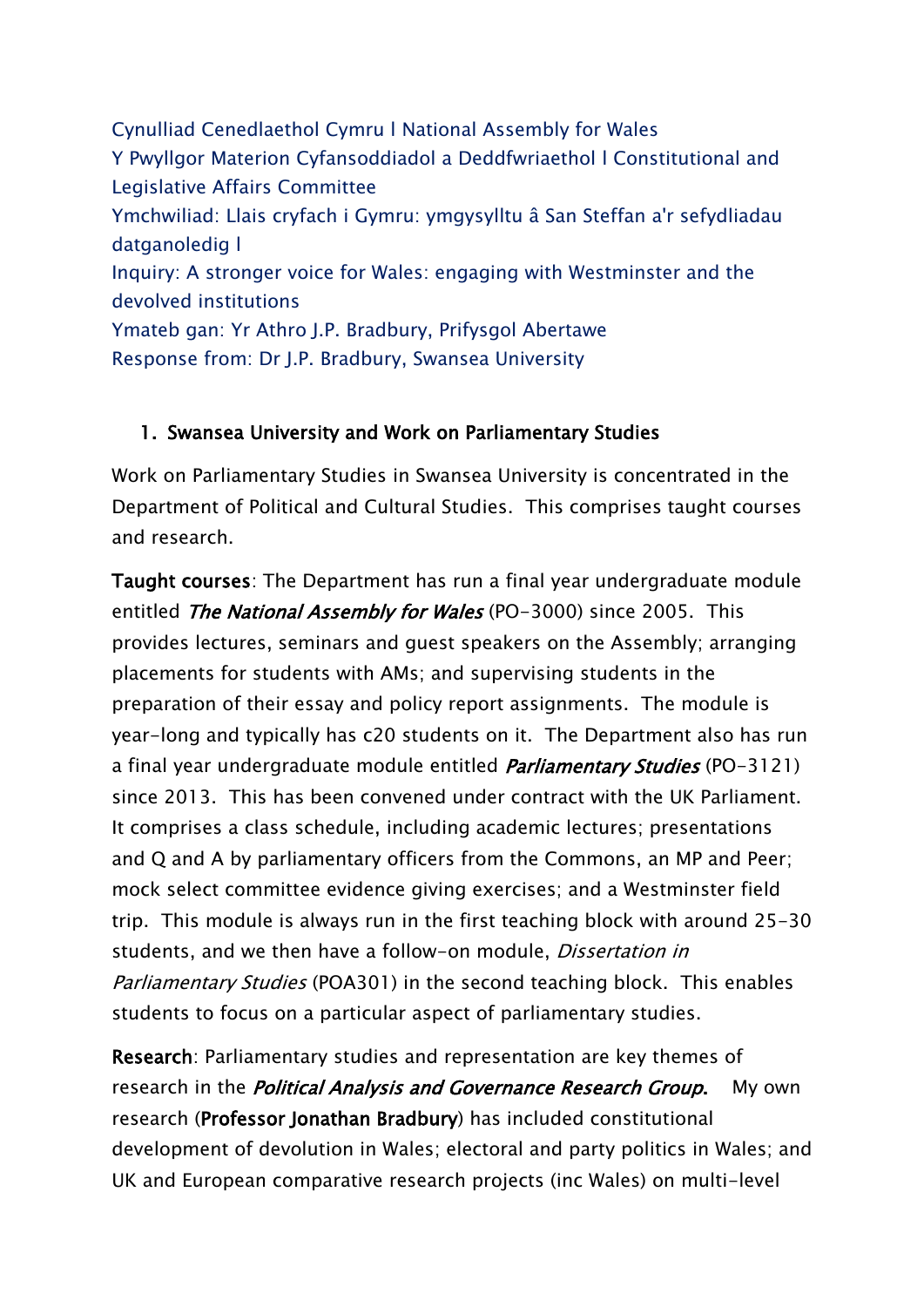politics and how MPs and AMs approach representation. Dr Bettina Petersohn researches on inter-parliamentary relations in multi-level political systems, notably Germany and the UK; Dr Ekaterina Kolpinskaya researches on religion, black and minority ethnic political agendas and representation in the UK Parliament; and Dr Dion Curry researches on legitimacy and multilevel governance with particular emphasis on EU governance and Wales. Dr Matthew Wall conducts part of his research on political parties in Wales, and through voter advice websites he has sought to engage voters and school pupils with understanding what parties stand for as they approach voting contexts.

## 2. The Role for Welsh Universities in improving understanding of Welsh devolution across the UK

I believe that the Welsh Universities could play much more of a role in helping to improve knowledge and understanding of Welsh devolution across the UK. I think there are two key arenas through which Welsh universities can channel their expertise in a collaborative way.

Institute for Government: First, at the UK level, and specifically aiming at UK civil servants there is the Institute for Government. The IFG was established to provide training and advice for UK civil servants and policy makers, which could incorporate officials and policy makers from across the UK. It is likely that a greater Welsh university input into the IFG would improve knowledge and understanding of Welsh devolution at the UK centre.

Learned Society for Wales: Secondly, a key arena through which greater collaboration might be stimulated is the Learned Society for Wales. This has the ambition to promote knowledge and understanding of Wales generally, and has a track record specifically of holding conferences and initiating reports in the areas of social science research in Wales and devolution, including in conjunction with the British Academy. An imaginative vision might include the LSFW taking the initiative to bring together university expertise to produce publications, briefing reports and events, perhaps even held on an annual basis, to promote awareness of the Assembly. Invitees could include officials, representatives, journalists and opinion formers from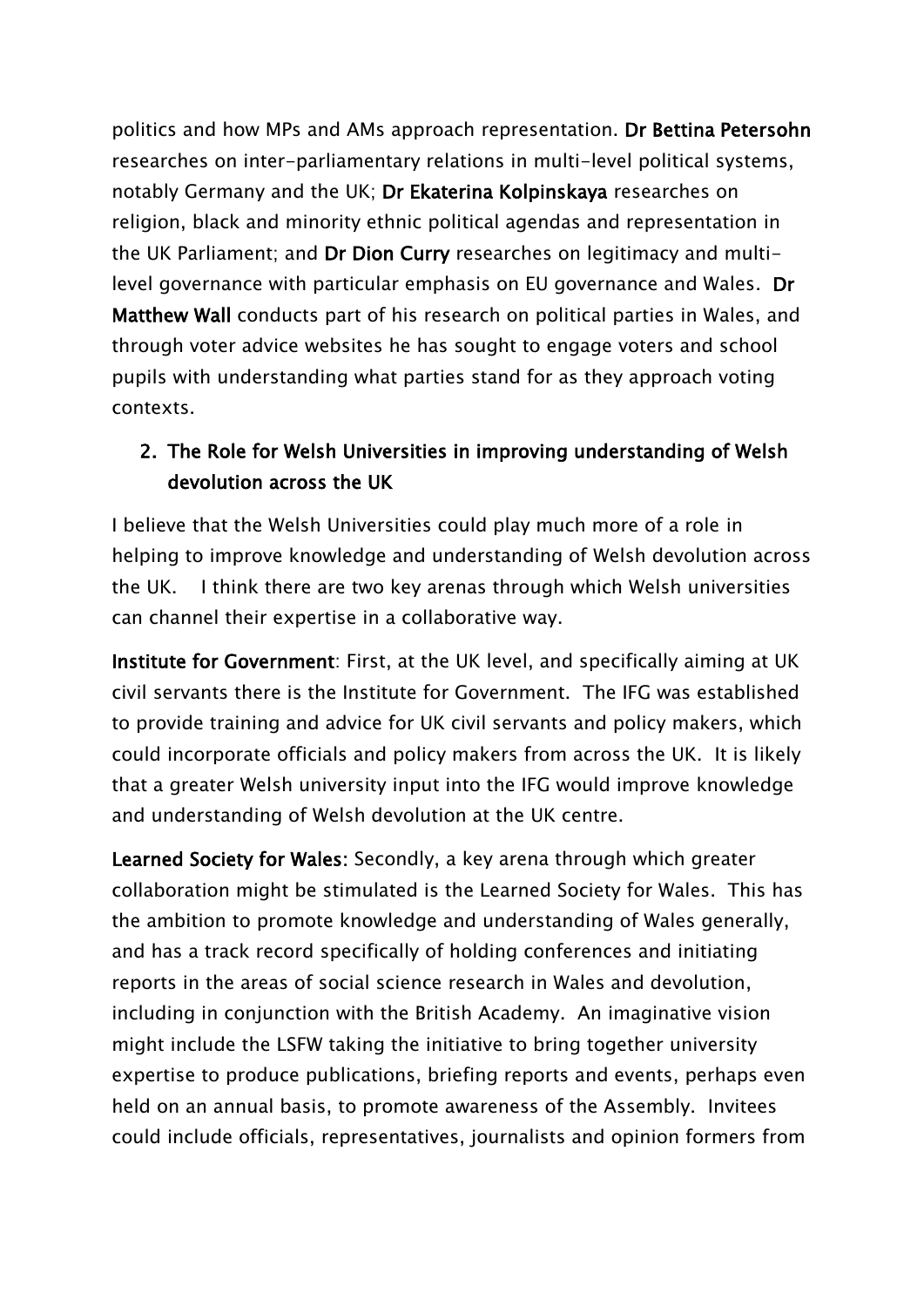across the UK. An annual 'Hay in the Bay' Assembly event might be a popular winner.

## 3. Relationships with Other UK Universities and promoting understanding of Welsh devolution

Parliamentary Studies Lecturers Network: There are nearly twenty universities that provide the Parliamentary Studies module (see above) under contract with the UK Parliament. Over the last few years the convenors across the universities have formed a Parliamentary Studies lecturers' network. This has an annual meeting in Westminster with members of the UK Parliament Education service and Clerks and Committee specialists, the most recent of which was held on 15 June. It has a powerful potential for disseminating knowledge of any Parliamentary studies topic across Universities to academic staff and their students in university courses, as well as to UK parliamentary staff and members through events that the network can hold in Westminster. As the Convenor of the Swansea version of the module we could put more though to making use of this network in developing understanding of devolution in Wales across the UK.

PSA Territorial Politics Specialist Group: Since 1994 I have also been the Convenor of the Territorial Politics Specialist Group of the UK Political Studies Association. This has just over a hundred members, who are active researchers on issues related to nationalism, devolution, constitutional change, party and electoral politics, and public policy and intergovernmental relations. Research is both UK-focused and comparative. The work of the specialist group gives rise to two sets of relationships. First, I and my colleagues in the group across the UK are a source of expertise for the **Politics teacher section of the PSA.** This includes an annual politics conference for teachers and pupils, a schedule of school talks and a series of topic guides on all subjects, to which members of the group can contribute. I have recently published a topic guide on nationalism for use by the teacher section in preparing to teach the revised A-Level Politics syllabus. It is perfectly possible to work through these UK-wide relationships to develop talks and written texts promoting understanding of Welsh devolution in schools. Secondly, the PSA Territorial Politics Group is a source of